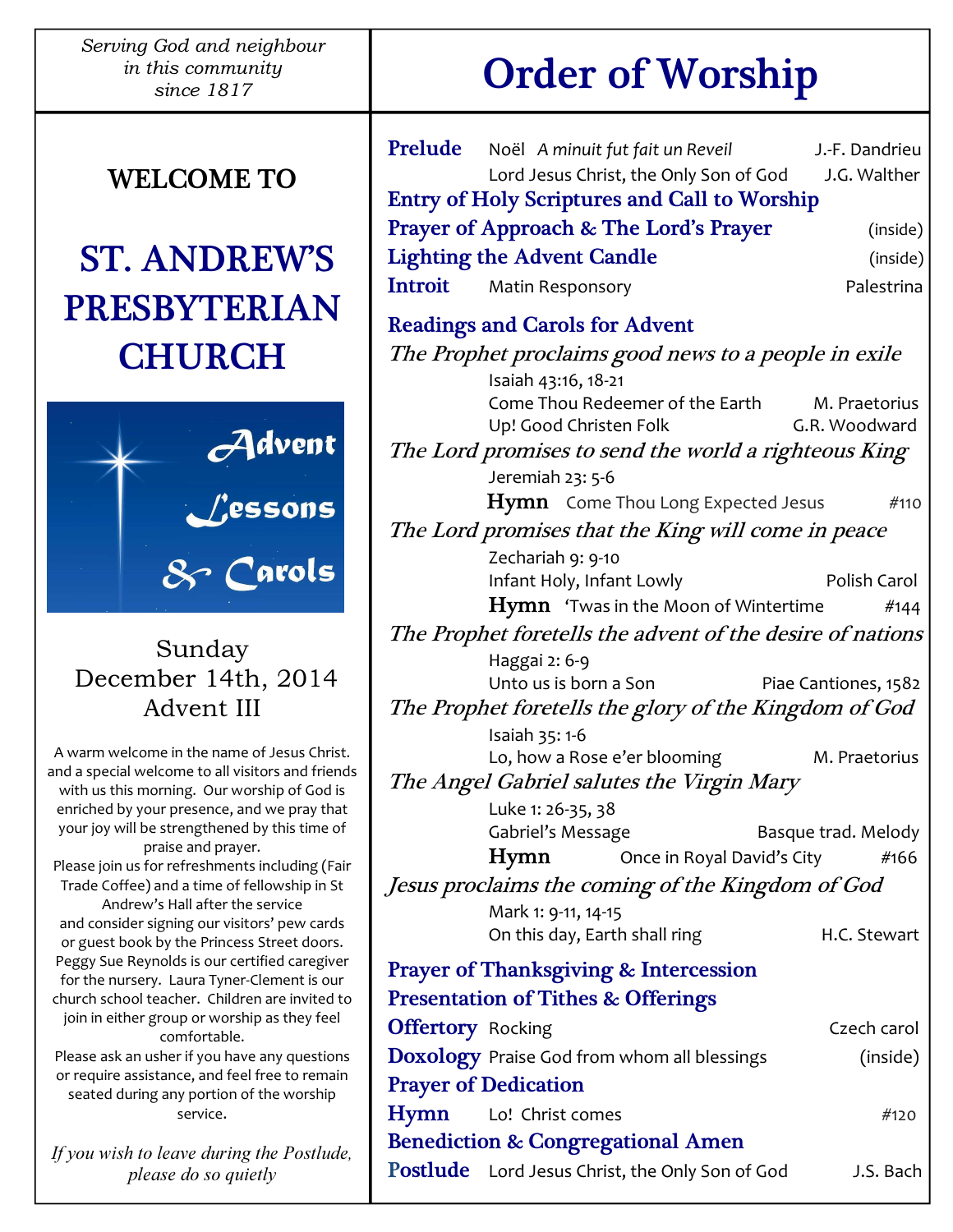#### The Lord's Prayer

Our Father who art in heaven, hallowed be thy name. Thy kingdom come, thy will be done, on earth, as it is in heaven. Give us this day our daily bread, and forgive us our debts, as we forgive our debtors. And lead us not into temptation, but deliver us from evil. For thine is the kingdom, the power, and the glory, forever. Amen

# Advent III: The Candle of Joy

L: Joy is the celebration given by God through the light of the world.

 P: Joy is the celebration given by God at the birth of the Christ Child.

L: Joy is the celebration when the angels sang "Glory to God in the highest."

 P: Let us dance and sing and shout for joy. Christ is coming again.

(The candle is lit.) L: Let us pray:

 P: Source of light, shine in our lives and in your world with your life-giving joy. In Jesus' name we pray. Amen Written by The Rev. Mary Whitson Produced by P.W.S.D.

# Scripture Readings

Isaiah 43:16, 18-21 Thus says the Lord, who makes a way in the sea, a path in the mighty waters, Do not remember the former things, or consider the things of old. I am about to do a new thing; now it springs forth, do you not perceive it? I will make a way in the wilderness and rivers in the desert. The wild animals will honour me, the jackals and the ostriches; for I give water in the wilderness, rivers in the desert, to give drink to my chosen people, the people whom I formed for myself so that they might declare my praise.

#### Jeremiah 23: 5-6

The days are surely coming, says the Lord, when I will raise up for David a righteous Branch, and he shall reign as king and deal wisely, and shall execute justice and righteousness in the land. In his days Judah will be saved and Israel will live in safety. And this is the name by which he will be called: 'The Lord is our righteousness.'

#### Zechariah 9: 9-10

Rejoice greatly, O daughter Zion! Shout aloud, O daughter Jerusalem! Lo, your king comes to you; triumphant and victorious is he, humble and riding on a donkey, on a colt, the foal of a donkey. He will cut off the chariot from Ephraim and the warhorse from Jerusalem; and the battle-bow shall be cut off, and he shall command peace to the nations; his dominion shall be from sea to sea, and from the River to the ends of the earth.

#### Haggai 2: 6-9

For thus says the Lord of hosts: Once again, in a little while, I will shake the heavens and the earth and the sea and the dry land; and I will shake all the nations, so that the treasure of all nations shall come, and I will fill this house with splendour, says the Lord of hosts. The silver is mine, and the gold is mine, says the Lord of hosts. The latter splendour of this house shall be greater than the former, says the Lord of hosts; and in this place I will give prosperity, says the Lord of hosts.

#### Isaiah 35: 1-6

The wilderness and the dry land shall be glad, the desert shall rejoice and blossom; like the crocus it shall blossom abundantly, and rejoice with joy and singing. The glory of Lebanon shall be given to it, the majesty of Carmel and Sharon. They shall see the glory of the Lord, the majesty of our God. Strengthen the weak hands, and make firm the feeble knees. Say to those who are of a fearful heart, 'Be strong, do not fear! Here is your God.

He will come with vengeance,

with terrible recompense.

He will come and save you.'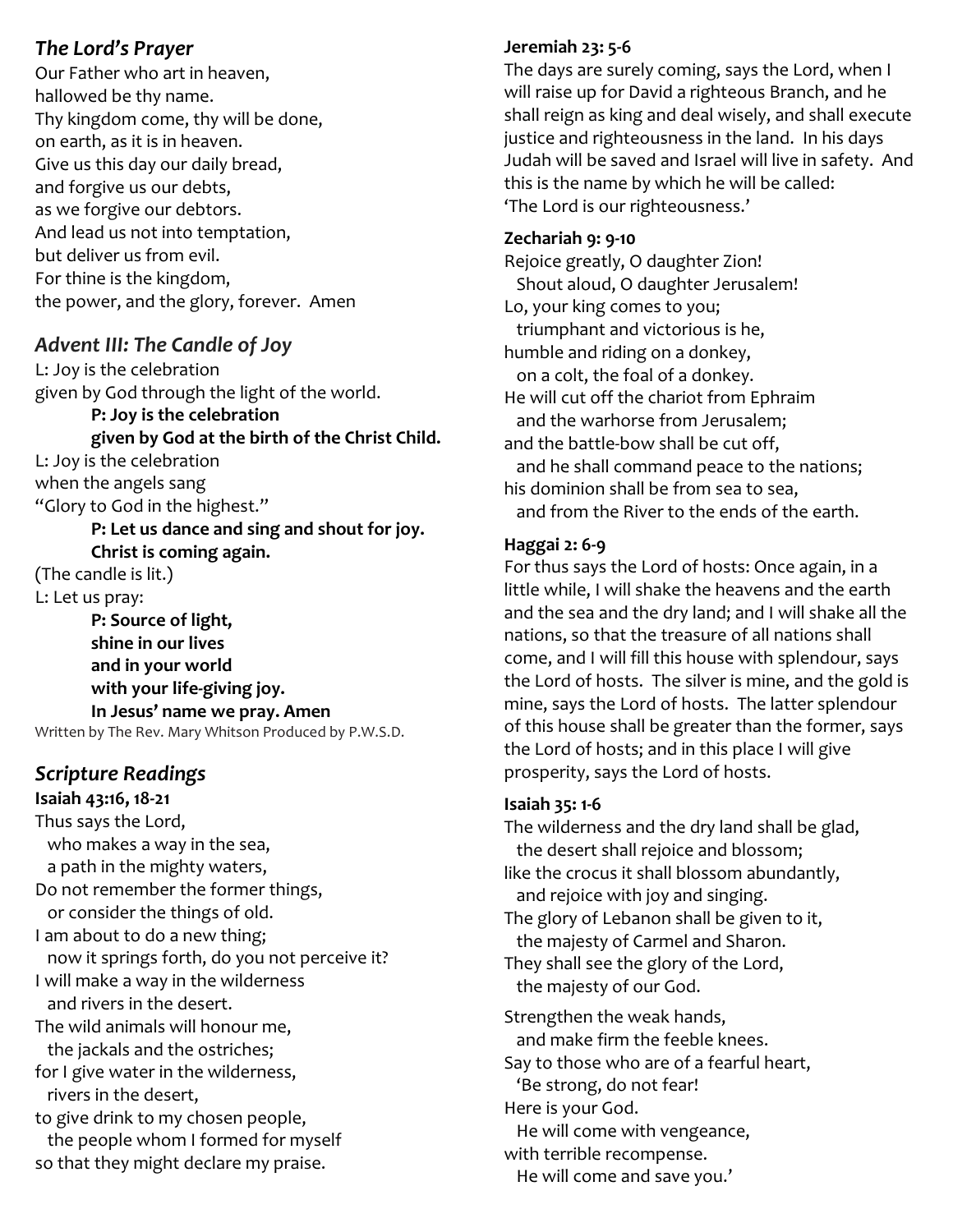Then the eyes of the blind shall be opened, and the ears of the deaf unstopped;

then the lame shall leap like a deer, and the tongue of the speechless sing for joy. For waters shall break forth in the wilderness,

and streams in the desert;

#### Luke 1: 26-35, 38

In the sixth month the angel Gabriel was sent by God to a town in Galilee called Nazareth, to a virgin engaged to a man whose name was Joseph, of the house of David. The virgin's name was Mary. And he came to her and said, 'Greetings, favoured one! The Lord is with you.' But she was much perplexed by his words and pondered what sort of greeting this might be. The angel said to her, 'Do not be afraid, Mary, for you have found favour with God. And now, you will conceive in your womb and bear a son, and you will name him Jesus. He will be great, and will be called the Son of the Most High, and the Lord God will give to him the throne of his ancestor David. He will reign over the house of Jacob for ever, and of his kingdom there will be no end.' Mary said to the angel, 'How can this be, since I am a virgin?' The angel said to her, 'The Holy Spirit will come upon you, and the power of the Most High will overshadow you; therefore the child to be born will be holy; he will be called Son of God. Then Mary said, 'Here am I, the servant of the Lord; let it be with me according to your word.' Then the angel departed from her.

#### Mark 1: 9-11, 14-15

In those days Jesus came from Nazareth of Galilee and was baptized by John in the Jordan. And just as he was coming up out of the water, he saw the heavens torn apart and the Spirit descending like a dove on him. And a voice came from heaven, 'You are my Son, the Beloved; with you I am well pleased.'

Now after John was arrested, Jesus came to Galilee, proclaiming the good news of God, and saying, 'The time is fulfilled, and the kingdom of God has come near; repent, and believe in the good news.

# Doxology

Praise God, from whom all blessings flow; Praise God, all creatures here below; Praise God above, ye heavenly host; Praise Father, Son, and Holy Ghost. Amen.

# Prelude

The only Son from heaven, Foretold by ancient seers, By God the Father given, In human form appears. No sphere his light confining, No star so brightly shining As he, our Morning Star.

#### Introit

I look from afar: and lo, I see the power of God coming, and a cloud covering the whole earth. Go ye out to meet him and say: Tell us, art thou he that should come to reign over thy people Israel?...Stir up thy strength O Lord and come -

# Anthem

On this day, earth shall ring With the song children sing To the Son, Christ the King. Born on earth to save us, Him the Father gave us. Ideo, Gloria in excelsis Deo.

# Notes from the Director of Music

Today's service has evolved from a form of service first conceived in the late  $19<sup>th</sup>$  century by the Bishop of Truro in England. In 1918, King's College Cambridge modified it and performed the first Nine Lesson and Carol service which later became a traditional radio broadcast, continuing to this day. Another set of readings was drawn up by King's College for use in Advent and this is what we are using in today's service. Between the readings is a collection of hymns and carols from various sources and countries from early Christian times up until modern times.

The Introit has been adapted from an early medieval Roman rite by Palestrina (1525-1594) and then further adapted for use by King's College. The first hymn, sung by the choir, uses a text translated from the original Latin text of St. Ambrose (340-397) and uses a melody adapted by M. Praetorius (1571-1621) who also wrote "Lo, how a Rose e'er blooming". The first carol, "Up! Good Christen Folk and Listen" is from the Piae Cantiones of 1582. Another carol sung later is "Unto us is born a Son" which is from the same source.

One of the few carols that we like to claim as one of Canada's own actually uses a tune from an old French Carol, Une Jeune Pucelle. The words were written by Jesuit missionary St. Jean de Brébeuf (c. 1643) in the Huron language and a rather free translation which has little resemblance to the